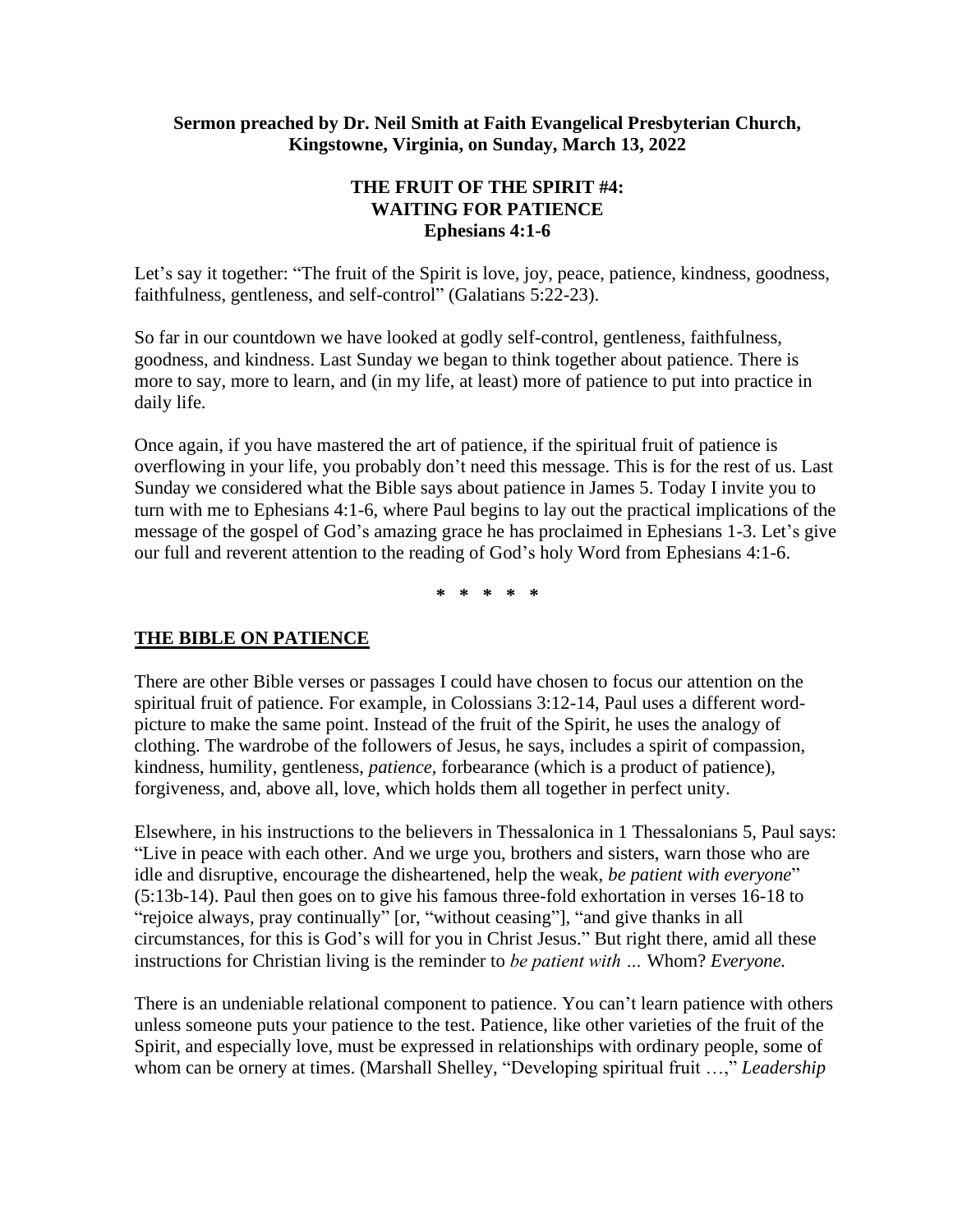*Journal*, Spring 1993; [www.preachingtoday.com,](http://www.preachingtoday.com/) "Ascetic *Koinonia*.") You can probably think of an ornery person or two in your life.

In 1 Corinthians 13:4, Paul says that "love is patient." Patience, in fact, is the first quality of love he names in his magnum opus on love in 1 Corinthians 13. Patience with others is an indicator of the maturity of your love. Likewise, impatience is a sign, not necessarily of the shallowness of your love, but of its immaturity and the need for it to grow – or grow up.

*Be patient with everyone* (1 Thessalonians 5:14). Easy to say, right? But patience is needed not just with people. We need it in and for all the varied seasons and circumstances we encounter in life. One of my "go-to" verses in the New Testament is Romans 12:12, where Paul says: "Be joyful in hope, *patient in affliction*, faithful in prayer." Putting these three things into practice in our lives would benefit us all. But let's just focus on the second: *Be patient in affliction.* Think of affliction not just as a particular illness or injury, a chronic condition or a disability that limits you in some way. All of these come under the umbrella of "affliction." But more broadly, think of any situation or circumstance in your life that is less than desirable and calls for patience to put up with it.

One dictionary defines patience as the capacity to remain self-controlled [another fruit of the Spirit] despite difficult circumstances or actions that might be expected to cause anger or upset (Revell Bible Dictionary, 758). Another defines it as the capacity to accept or tolerate delay, trouble, or suffering without getting angry or upset (Oxford Languages). Still another says it is the will or ability to wait or endure without complaint [\(www.yourdictionary.com](http://www.yourdictionary.com/) ). Whichever definition you prefer, it's no wonder the fruit of patience is in such short supply. It calls for attitudes and resources that don't come naturally to most of us.

In James 1:19 we are told to be "quick to listen, slow to speak, and slow to become angry." This has everything to do with our penchant to speak and/or act impatiently in all kinds of situations. This penchant for impatience is one reason it is helpful to live by the rule: *Quick. Slow. Slow*: Be quick to listen. Make sure you hear what is being said (or not said). Don't fly off the handle. Lead with your ears, not with your mouth or emotions. Think before you speak. Pray before you speak. And, like God, who is always compassionate and gracious, *slow to anger* and abounding in love, don't let anger control you. Don't let your anger get out of control. Remember, as James goes on to say, anger doesn't bring about the kind of righteous life God desires (1:20).

Anger itself is not a sin, as Paul points out in Ephesians 4:26. You can be angry and not sin. It depends on what you're angry about and what you do with your anger. You can be angry about something and not be an angry person. But … if anger is one of the distinctive "fruits" of your life, you can be sure that patience is not. Patience is a fruit of the Spirit that pleases God. Anger is not.

Another area of life in which the spiritual fruit of patience is needed is your relationship with God. Learning to wait for God is one of the most critical life-lessons you can ever learn. David says in Psalm 5:3 that he would bring his requests to God in prayer and then "wait expectantly" for God to answer. What this tells me is that David took prayer – and God –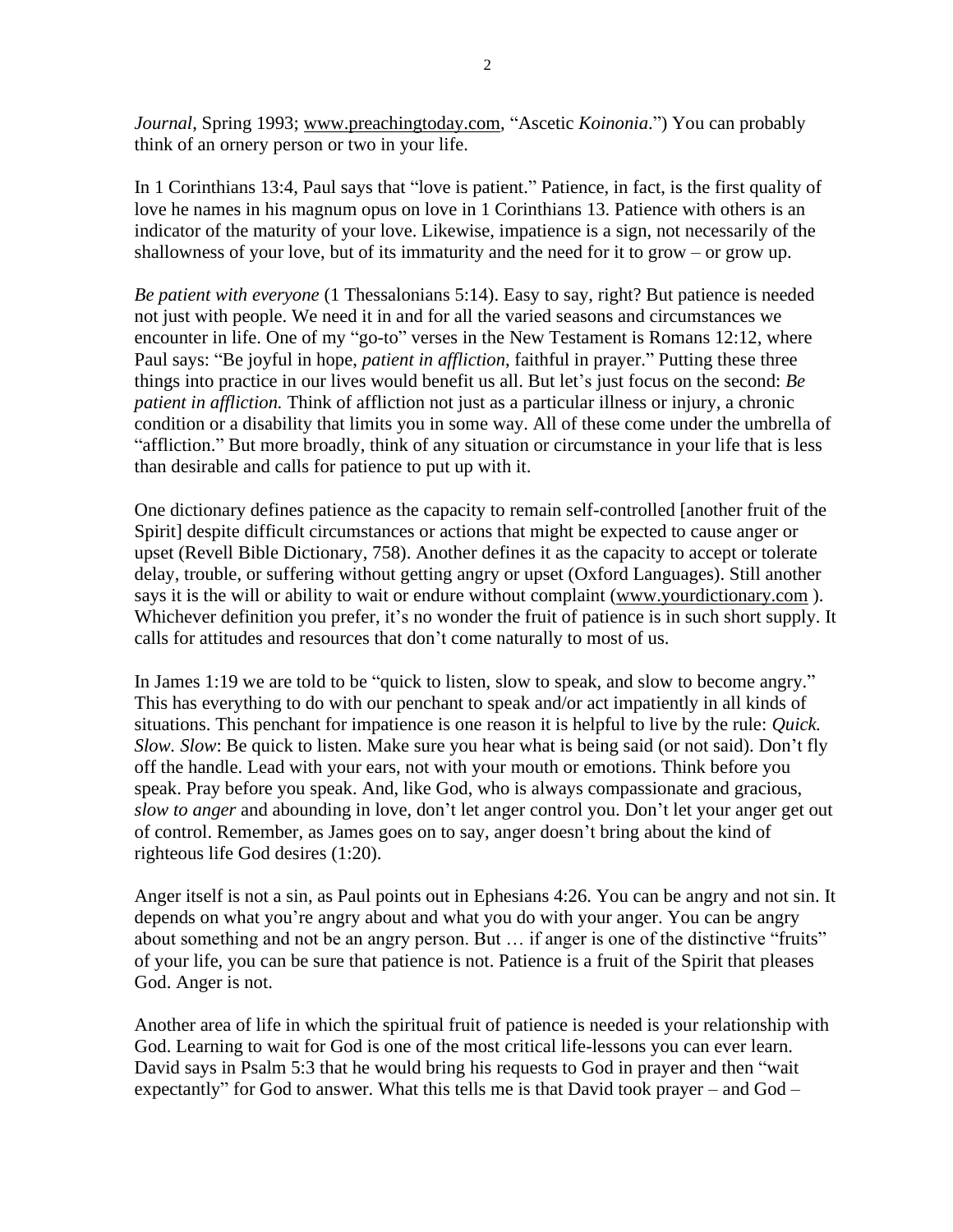seriously. He *expected* God to answer his prayers. So, he waited in expectation. It doesn't mean that David got immediate answers every time he prayed. In some cases, I imagine, he did. But he believed God would answer his prayers, and so, having brought his requests to God, he waited for God to answer. In His time.

When life is hard and God's answers don't come on our timetable, David urges us (and himself) in Psalm 27:14 to "wait for the LORD; be strong and take heart and wait for the LORD." In Psalm 37:7, David says: "Be still before the LORD and wait patiently for Him." God's thoughts are not the same as ours; our ways are not His ways (Isaiah 55:8-9); His schedule is not the same as ours. But He does everything right on time. In *His* time. For *His*  purposes.

Jeremiah, in Lamentations 3, gives this testimony:

"I say to myself, 'The LORD is my portion; Therefore I will wait for Him.' The LORD is good to those whose hope is in Him, To those who seek Him. It is good to wait quietly for the salvation of the LORD." (Lamentations 3:24-26)

It *is* good to learn to wait for God and what He has promised to do. The answer may not come at the moment you hope, but it will come. As the Lord said to the prophet Habakkuk (Habakkuk 2:3): "Though (the answer) linger(s), wait for it; it will certainly come and will not delay."

Because God is sovereign and loving and good and faithful, we can trust Him and wait patiently for Him to act in response to our prayers, in our lives, in the lives of people we love, and in the world.

Sometimes you don't have a choice but to wait patiently for the Lord. I suppose you *do* have a choice; you can choose to wait *impatiently* for the Lord. Or you can act on impulse without waiting for the Lord.

# **LEARNING TO WAIT**

Let me tell you about one of my own experiences of waiting for the Lord. I've been the pastor of Faith for almost 25 years now. As just about all of you know, I was the pastor of Broad Avenue Presbyterian Church, a PCUSA congregation in Altoona, PA, for 11 years before being called as the pastor of Faith and being delivered by God from the PCUSA into the EPC.

After I graduated from Princeton Seminary in 1983 (please don't hold it against me!), I served on the staff of a church in suburban Philadelphia for three years before we moved to Altoona. I knew there were problems in the PCUSA when I went to seminary. Mary Sue and I sensed God leading us to Princeton, believing it could give us the opportunity to have more influence for biblical and spiritual renewal in the PCUSA than if I went to a more conservative,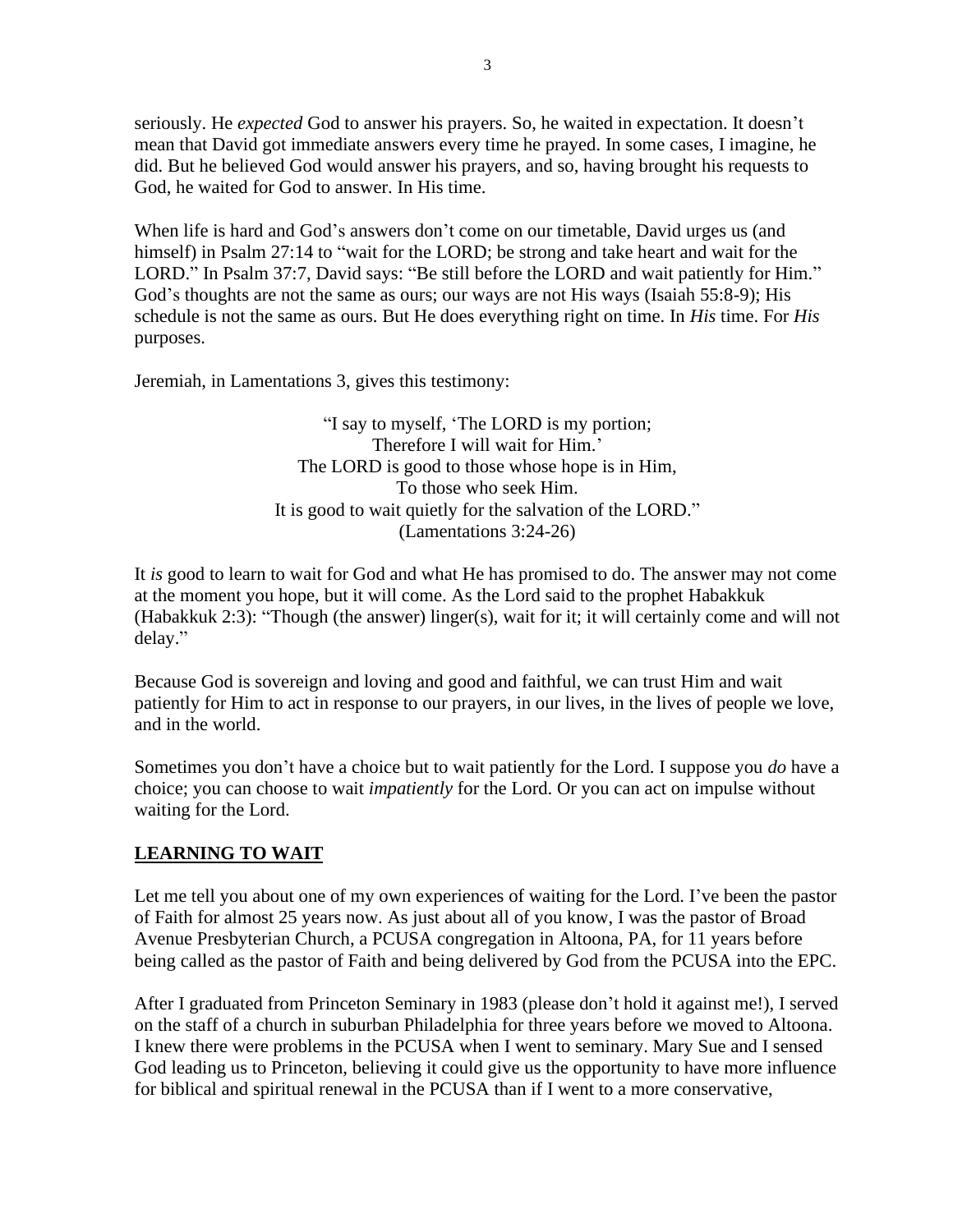evangelical, non-Presbyterian seminary. My hope was that God could and would use me and other like-minded young pastors to help turn the PCUSA around. (That, I'm sad to say, didn't happen.)

When we went to Altoona in 1986, we didn't know how long the Lord would want us to stay there, or in the PCUSA. We didn't have our future all mapped out. We didn't have a timetable for professional pastoral advancement – you know, strategically serving successively larger churches until I became the pastor of a big church.

In 1992, when we had been in Altoona for about six years, our church celebrated its 100<sup>th</sup> anniversary. There were some wonderful things to celebrate in the life and history of Broad Avenue. But I found myself feeling unsettled in the midst of it all, to the point of confiding to a close friend that summer that I sensed it was time for me to go.

It wasn't so much that I wanted to leave Broad Avenue. The people of that church were precious to me. I still have a fond affection for them. It was more a realization that my days in the PCUSA were numbered due to the direction it was going, and that, for our spiritual wellbeing and fruitfulness as followers of the Lord Jesus, we really needed to be connected to a fellowship – a denomination – of like-minded believers.

So, in the fall of 1992, just after our centennial celebration at Broad Avenue, I began to explore the possibility of a move to the EPC because my heart was drawn like a magnet to this denomination. Early in 1993 I began to pursue opportunities in the EPC as aggressively as I could. Along the way, I had some serious conversations with a few churches. But we didn't find the right fit.

It was not until the spring of 1997, more than four years later, that God opened the door for me to become the second pastor (and the second pastor named Smith!) of this church we all love so much.

I thought I was ready to go way back in 1992. But God knew better. He knew it wasn't time yet. When I reflect on it, I can see that God used the challenges and struggles and experiences of those intervening years to refine me in order to prepare me for what He was preparing for me in this place of grace, in the Presbytery of the East and the EPC. And besides, we had to wait for the first Dr. Smith to retire!

For us, it was nearly five years of waiting, five years of wondering what God was up to. Sometimes it felt very uncomfortable to be in a denomination where we didn't fit and sometimes felt ostracized. But I can tell you, it was worth the wait!

Waiting is hard when you're going through it. It is hard when you're the one who is doing it. More than once in those years of waiting, we cried out in our spirits: "How long, O Lord? What is taking so long?"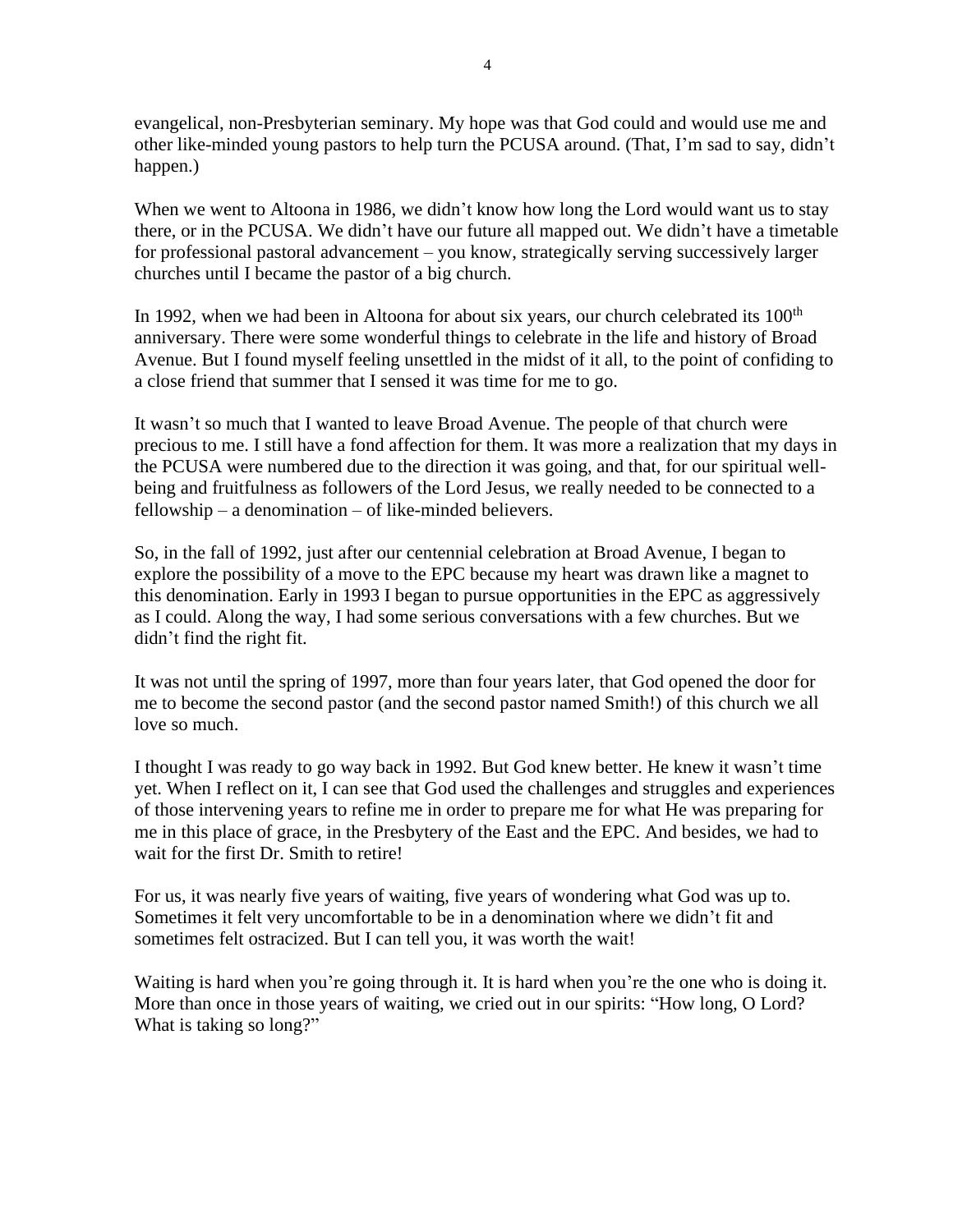#### **ABRAHAM AND SARAH**

Mary Sue and I are hardly the first or only people who have ever had to wait. In the Bible, Abraham and Sarah (their names are Abram and Sarai when you first meet them in Genesis 11-12) knew a lot about waiting. Abraham was already 75 years old. Sarah wasn't much younger. And they were childless, which was a double agony for them. As Ben Patterson writes in his book *Waiting:* "There was a sadness and disappointment of having no soft little baby, no childish laughter, no stories to tell when others talked of their children. Worse, there was the stigma (that came with it) .... It spoke of emptiness, of shame, of failure to realize one's destiny. Sarah was believed [wrongly] to have failed to do what she was created to do as a woman" (Patterson, *Waiting,* 63).

Enter God, who promises to give them a son. More than this, God promises to make them into a great nation, to be a blessing to the whole world (Genesis 12:2-3). Though Abraham and Sarah didn't know it, through their son they would become ancestors of Jesus Himself.

But it would be 24 years, 24 long years, before Abraham and Sarah would receive what God had promised. 24 years! Most of us have a tough time waiting 24 days ... or 24 hours ... or 24 minutes! Isn't 24 years too much to expect, too much for God to ask?

If you know their story, you know that Abraham and Sarah didn't always do well with their waiting. They were not paragons of patience. After ten years, they decided to take matters into their own hands. After all, it didn't seem that God was doing anything. So, Sarah offered to let Abraham try to have a baby with her servant Hagar. As a result, at the age of 86, Abraham became a father. The father of Ishmael.

But that was not God's plan. God had something better, something more surprising in store for Abraham and Sarah. But they had to wait for it, as Patterson points out, with humility and hope. They had to walk by faith and trust God to do what He promised, no matter how impossible it seemed.

# **HUMILITY AND HOPE**

Humility and hope. To wait with grace, Patterson says, requires these two spiritual qualities, which could easily be added to Paul's list of the fruit of the Spirit. Humility comes from knowing that God is God, and we are not. He is the Creator; we are His creatures. Beloved creatures, yes. And the crown of His creation. But still creatures. Humility does not consist in having a low view of yourself. It is a clear and accurate view of yourself in relation to others and, above all, to God. To wait with grace requires humility. But humility is not held in high esteem today. It is neither prized nor consistently displayed in our public life. It takes humility to wait.

It also takes hope. Hope makes it possible to wait because it gives us the confidence that our waiting is not in vain. It enables us to keep on keeping on in the delays of life, in those times when nothing seems to be happening and God seems silent. It reminds us that God knows exactly what He is doing, just as He knew with Abraham and Sarah.